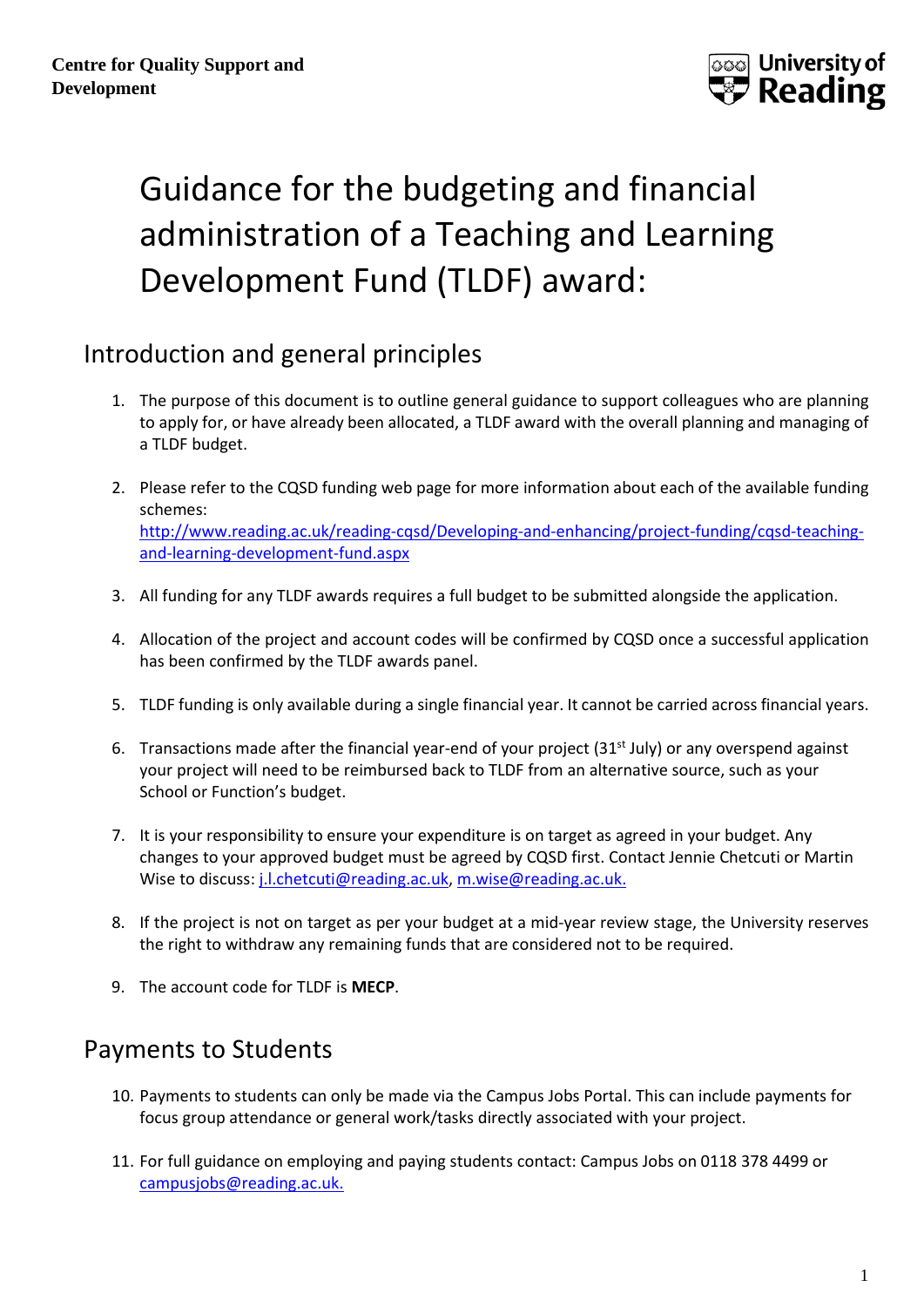

- 12. The link to the Campus Jobs portal is: [https://www.reading.ac.uk/human-resources/campus-jobs](https://www.reading.ac.uk/human-resources/campus-jobs-home)[home.](https://www.reading.ac.uk/human-resources/campus-jobs-home)
- 13. Gift vouchers or Campus Card top-ups **cannot** be used as an incentive to encourage student attendance at focus groups or as a payment for the completion of work/tasks. Payments via gift vouchers or Campus Card could be considered a 'benefit in kind' and would therefore be subject to tax.
- 14. Your budget should include all associated costs when paying for students.
- 15. You should seek confirmation from Campus Jobs for the appropriate account code to use when completing the registration of students.

### Payments to Staff

16. Applicants are required to provide justification for the inclusion of any funding for buy-out of staff time within their proposed budget and to explain how any staff buy-out would be implemented e.g., by increasing the hours of part-time staff.

**The following is the advice provided by HR and it is strongly recommended In all cases, you seek guidance from them or your HR Business Partner for clarification in the way they suggest arranging making the payment/s to staff for example, this could be by SRF or a single BIF.**

16/1**.** Where a line manager wishes to bid for funding from the TLDF to pay a part time employee to work additional hours to do a fixed term piece of work, which is of a similar nature and level to their substantive role:

In this scenario, as the part time employee is currently doing work activity of the same nature and level, a Staffing Request Form (SRF) should be raised by their line manager to request that their hours of work are temporarily increased for the relevant period.

On the SRF, under the funding section, the hours which are to be costed to the TLDF project code v. the Function/School cost centre should be detailed. The SRF should be completed in advance of any work taking place as this will need to be formally authorised, otherwise there can be no guarantee of payment.

Once authorised, the HR team will then write to the individual to confirm the temporary increase in their hours of work and their pay will be adjusted accordingly for that period. They would be paid at the same Grade and spinal point for the additional hours of work funded by the TLDF.

It is recommended that a PDR objective is set for the employee to set out the nature of the short term TLDF funded work and objectives and deliverables, so the individual and the line manager can note the good work and progress of the project work at the relevant PDR meeting.

16/2. **Where a line manager wishes to bid for funding from the TLDF to pay for a full-time member of staff to do some specific project work which is of a similar nature and level to the work the employee would normally do in their substantive role.**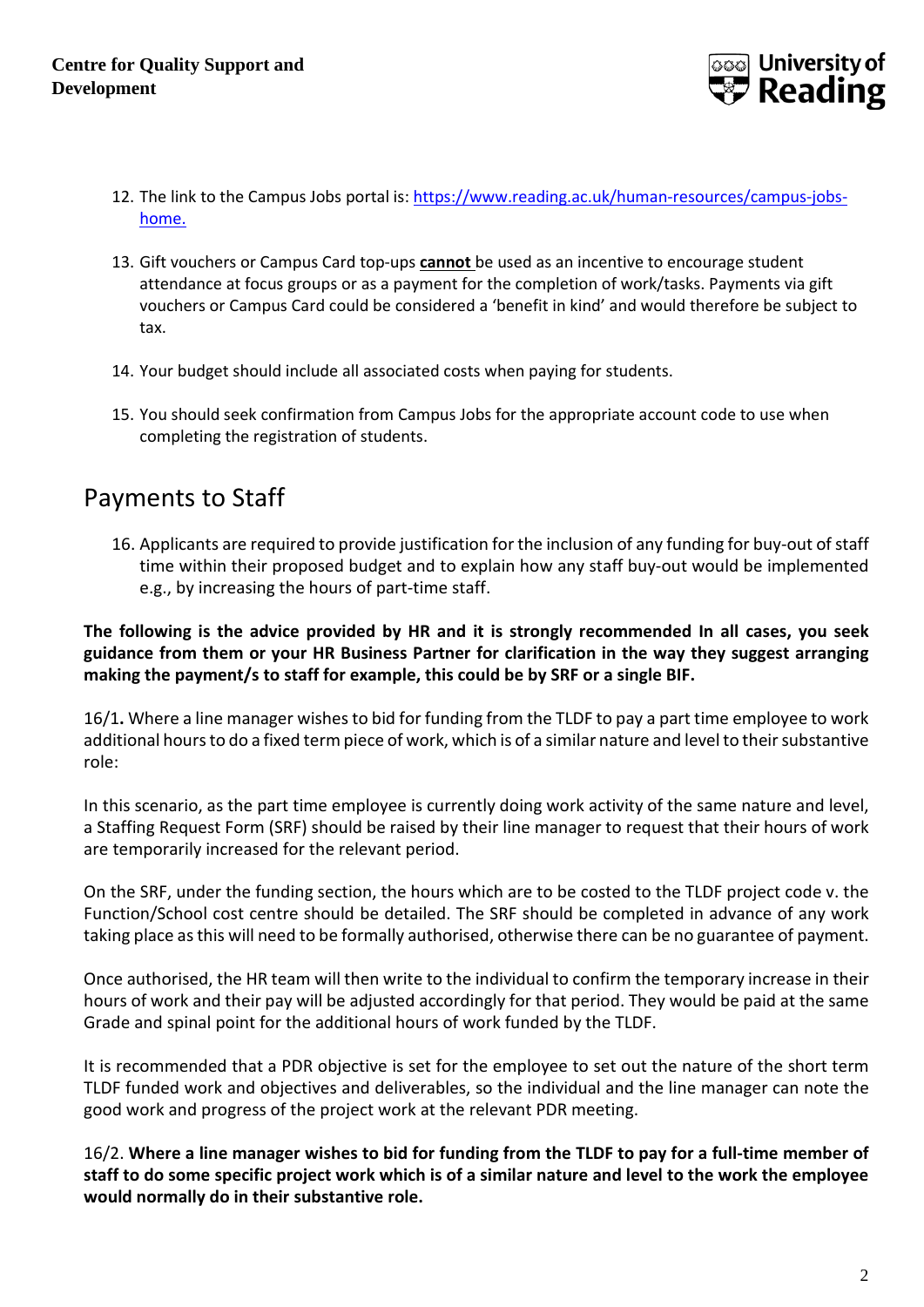

In this scenario, a Staffing Request Form (SRF) should be raised by their line manager to request that the funding for their post is temporarily changing – to reflect the time which is being funded by the TLDF.

On the SRF, under the funding section, the details of what hours are to be costed to the TLDF project code v. the Function/School cost centre should be detailed.

The SRF should be completed in advance of any work taking place as this will need to be formally authorised. They would be paid at the same Grade and spinal point for the hours of work funded by the TLDF. In this scenario, as there is no substantive change to the employee's pay it is more a case of the line manager discussing with the employee how their workload will change/be managed over the period of the TLDF funded project work.

It is recommended that a PDR objective is set for the full-time employee to set out the nature of the TLDF funded work and objectives and deliverables if this is slightly different from the work they would normally be doing in their substantive role. In this scenario, the line manager will need to consider whether some normal work activities will cease whilst the employee focuses their time on the TLDF funded work for a period of time or whether those work activities need to be picked up by other members of the team on a temporary basis to enable the employee to take on the TLDF funded work.

16/3. **Where the nature of the TLDF funded work is of a different level to the substantive role an employee may be performing then the line manager should seek advice from their HR Advisor prior to submitting a TLDF bid as this may require a new fixed term post being created and a full recruitment process being followed.**

## Claiming Staff Expenses

- 17. Staff directly involved in the project can claim back travel, hotel, or incidental expenditures; these costs must have been included in the budget plan.
- 18. All staff expense claims must be completed online using Agresso.
- 19. Expense claims will be verified against your budget plan and approved by CQSD.
- 20. All expense claims must be received, via Agresso, by 30th June to allow them to clear the account. Any delays may result in the expense not being approved.

#### Fee Claim Forms

- 21. Only use the paper Fee Claim forms for paying of professional fees used on your project: such as, external guest speakers for their travel, accommodation, and/or any agreed fee.
- 22. Fee forms should be sent to Martin Wise, [m.wise@reading.ac.uk](mailto:m.wise@reading.ac.uk) with all relevant receipts attached for pre-approval checks and CQSD authorisation signatures.
- 23. All forms must be received by 30th June to allow them to clear the account. Any delays may result in the claim not being approved.